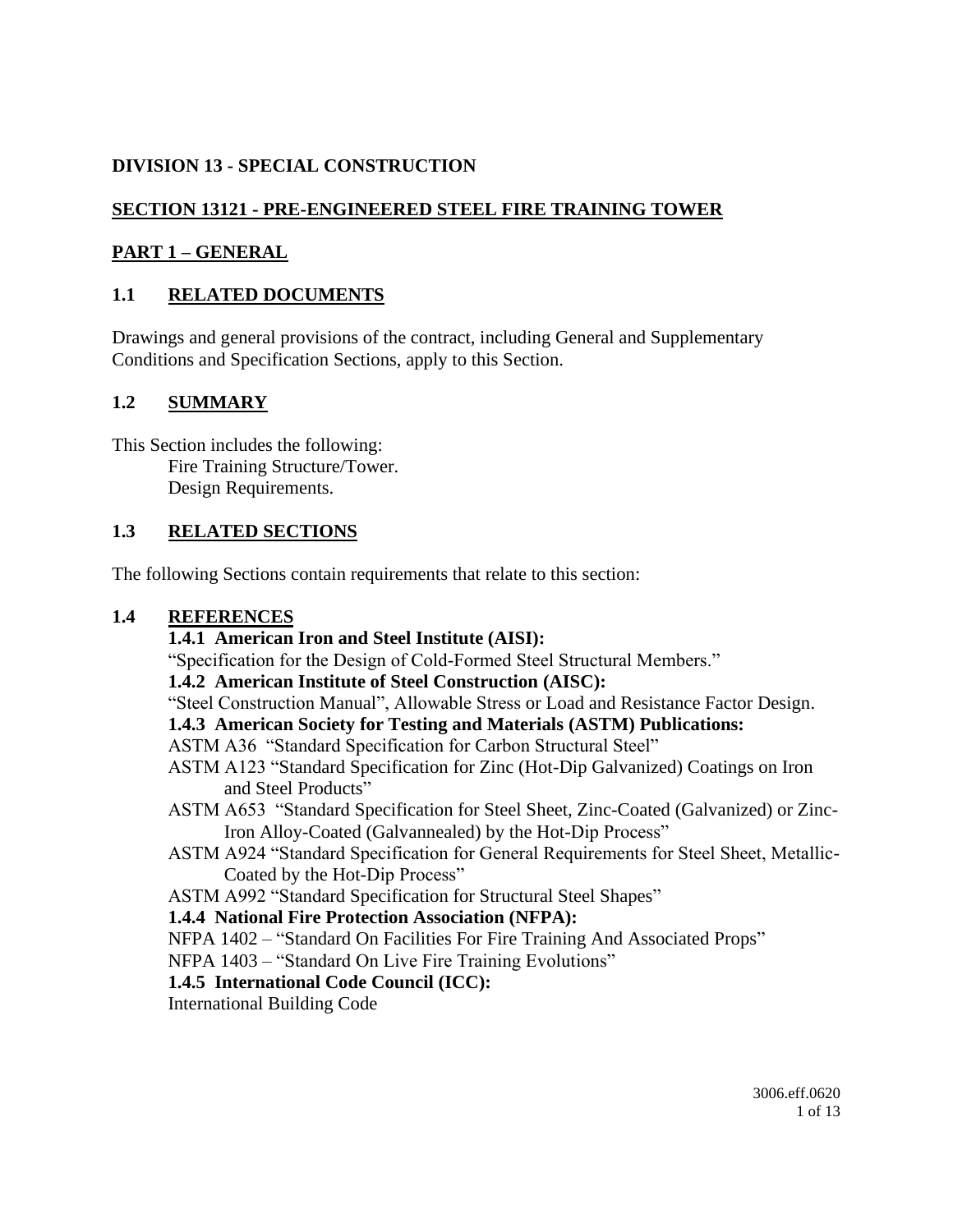#### **PART 2-DESCRIPTION**

#### **FIRE TRAINING SIMULATOR**

#### **2.1 PURPOSE:**

This structure will be used to provide training for fire fighters and leaders in controlled environments, which replicate actual conditions.

#### **2.2 GENERAL:**

The fire training structure/tower shall utilize a structural steel frame system and curtain wall design. Structural framing systems are considered the norm for high-rise and commercial structures. The curtain wall/exterior wall panel design produces an ideal buffer or protection between the main structural frame of our building and any exterior elements, so that if an exterior wall panel is damaged (i.e., fire truck hits the side of the tower) no structural damage is likely to occur. This wall panel system also creates a flat surface ideal for ladder or rappelling anywhere on the tower to simulate actual street conditions.

#### **2.3 STRUCTURAL INTEGRITY:**

The wind loads, deck and the roof loads stated herein represent the standard criteria. Increased loadings, as may be dictated by local jurisdictions, will be accommodated. The primary structural system shall utilize hot-rolled structural steel column and beam frames sized to meet and exceed the loads as indicated. This training simulator shall be considered a nonbuilding structure for both code compliance and load interpretation. The primary and secondary structural system shall also meet and exceed the loads as indicated while maintaining a maximum deflection of L/240.

#### **2.4 CODE COMPLIANCE:**

The fire training structure/tower's primary structural and seismic design shall be in accordance with the building code having jurisdiction in the area of the project. Due to the unique nature of the intended use of these fire training structures/towers; handrail extensions, guard openings, riser openings, means of egress, fire wall requirements as well as other construction issues, are not expected to satisfy the criteria of buildings intended to accommodate public occupancy. This may require a building code variance in some locations; however, this simulator shall meet applicable building codes and NFPA 1402 standards. It is the responsibility of the owner to obtain such variance if required.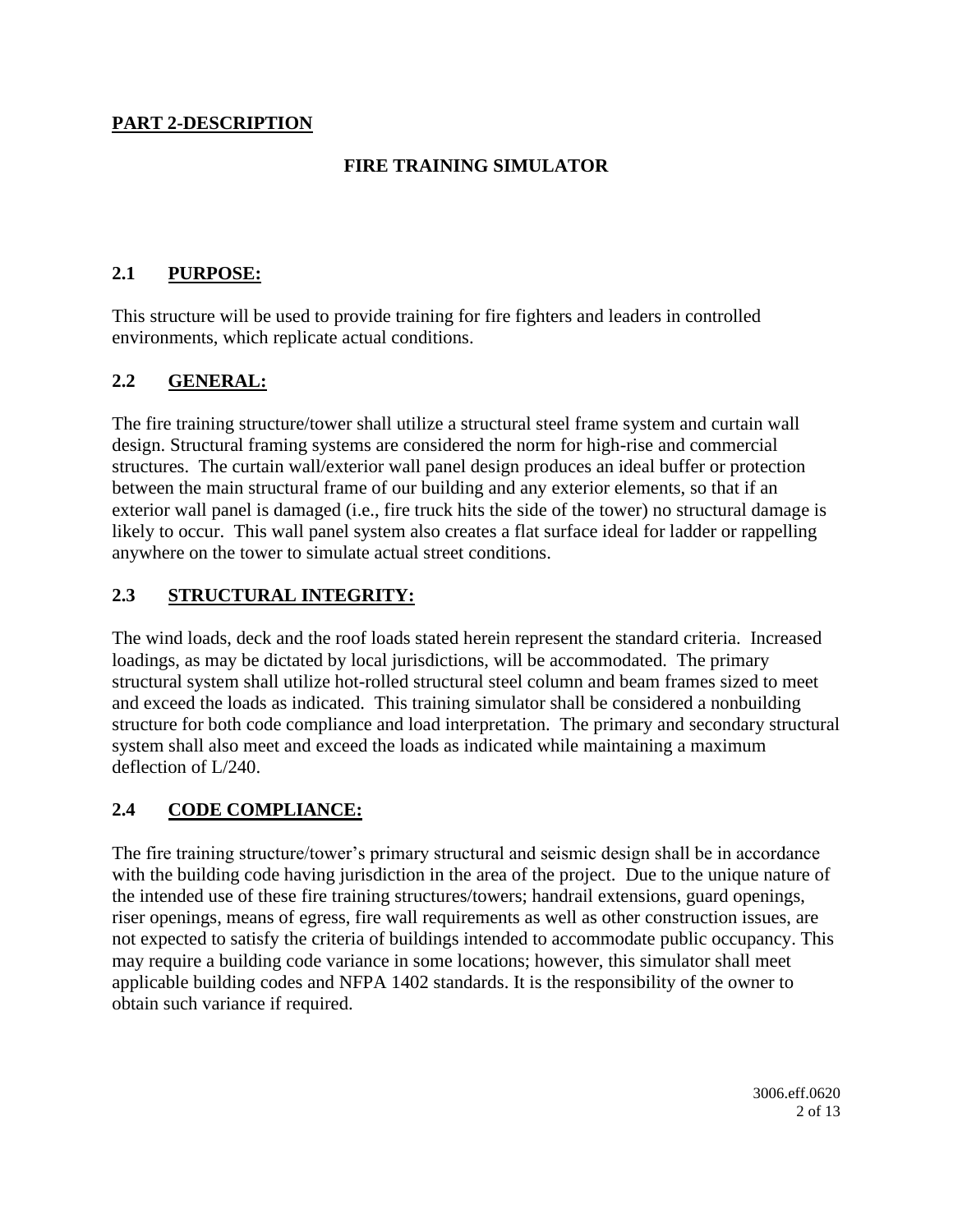## **2.5 MATERIALS:**

All materials shall be new and shall conform to applicable ASTM specifications. All structural or nonstructural materials used, 10 gauge or less in thickness, whether exposed or not to the elements shall be **hot-dipped galvanized**. **When any mention of galvanized is noted within these specifications, it shall be implied to mean hot-dipped galvanized.** Any exposed material which is not galvanized, shall be given one coat of shop paint.

## **2.6 FASTENERS:**

All fasteners utilized with galvanized steel panels not exposed to the elements shall be electrogalvanized. All exterior fasteners shall be furnished with a contained EPDM washer under the head for sealing. Structural columns and beams shall be field bolted with (A325) 5/8" diameter electro-galvanized bolts or larger. Anchor bolts shall by furnished by the concrete contractor, unpainted and of the size specified on the anchor bolt plan.

## **2.7 WEATHER SEALING:**

All joints in weather tight areas are to be sealed with tape caulk or foam closures as specified on the building plan. Because of the intended use water tightness of simulators is not required or assured.

## **2.8 ROOF SYSTEMS:**

Roofs shall be decked with 30" or 36" wide, 18 ga. unpainted galvanized 18 gage steel deck per **ASTM A-653, class G60** with recessed fasteners and shall meet the stated design load. Panels must have 6" on center cell spacing with an actual 4  $\frac{1}{4}$ " flats with an actual 1  $\frac{3}{4}$ " wide recesses and a maximum of 1 ½" deep recesses. Panels must be roll formed.

#### **2.9 EXTERIOR WALL SYSTEM:**

Wall panel/curtain wall system shall provide for a concentrated rappelling/ladder load of 890 pounds while the primary structural framing supporting this wall system shall provide for a concentrated point load of 2300 pounds. **Rake trims, parapet rake trims, and window opening sill trim corners shall be beveled to prevent rope chafing, personal injury, or equipment damage.**

## **2.10 WALL PANELS:**

The exterior wall panels shall be essentially flat to allow for safe laddering and rappelling anywhere on the simulator without the requirement of additional exterior surface plates to form a flat surface. The exterior wall panels shall be of 18 ga. hot-dipped galvanized steel per ASTM A-924, class G-90**.** Panels shall have nominal 4 ¾" flats with a maximum 1 1/8" wide recesses and shall be set in the horizontal plane. Since panels are set in the horizontal plane, sealants are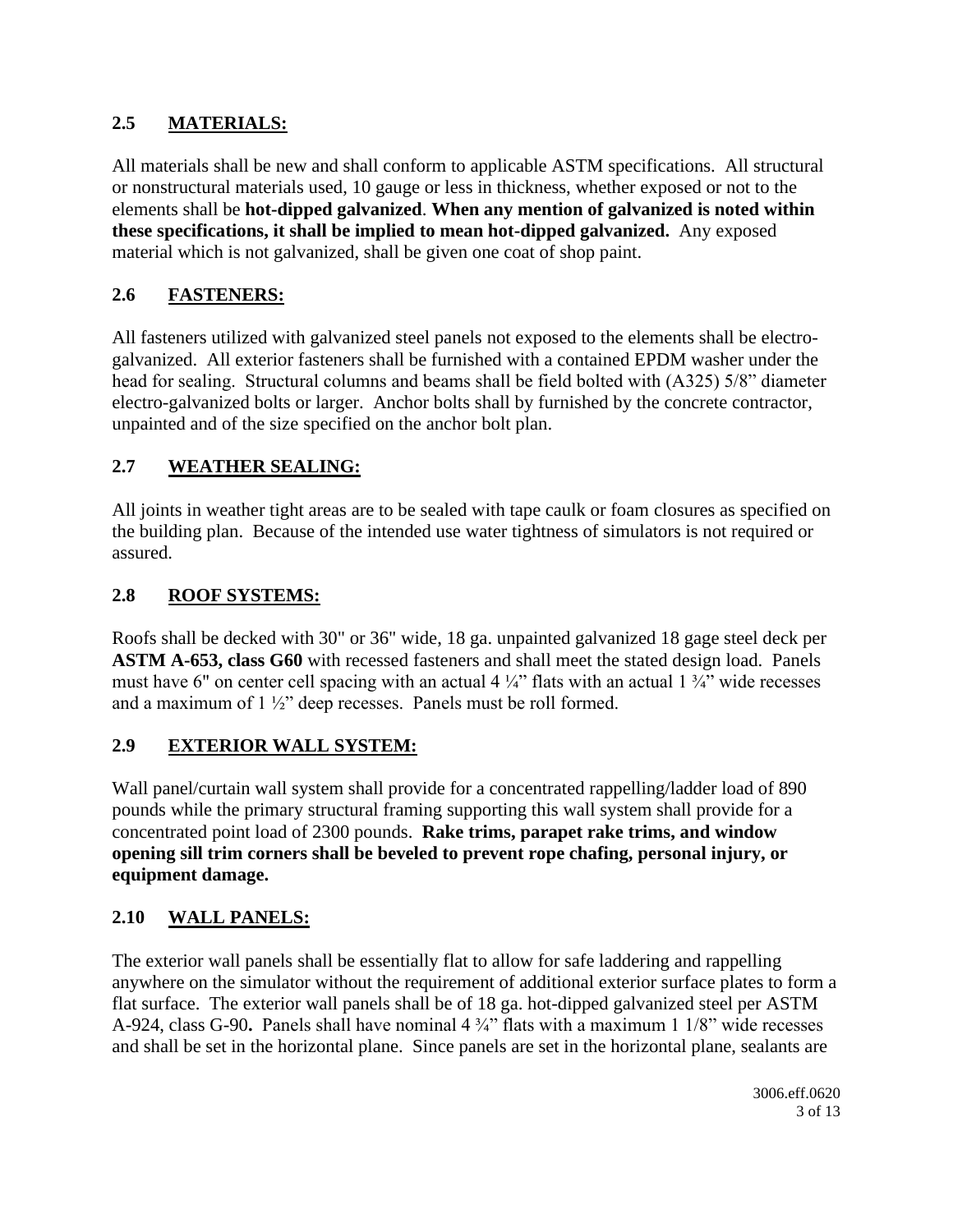not required to make this structure weather tight (sealants in extreme temperature environments will breakdown prematurely). Panels must be brake formed to provide a maximum  $1/8$ " inside radius. All end joints of all panels must be backed by a splice panel, which extends a minimum of 12" either side of the joint (24" total). Exterior walls panels shall be painted from the customer's choice of the manufacturer's available colors.

The interior wall panels shall be corrugated for added strength and durability. The interior wall panels consist of hot-dipped galvanized steel per ASTM A-924. The interior wall panels shall have a  $\frac{3}{4}$ " deep maximum corrugation at 3  $\frac{1}{2}$ " on center and shall be set in the vertical plane. Interior wall panels shall be painted white.

Painted wall panels (interior and exterior) shall be manufactured from coil coated steel meeting ASTM A-924**,** hot-dipped galvanized, and painted with a **paint system on both sides** of the panel. The base coat shall be a 0.2 to 0.25 mil coat of a polyurethane primer. The topcoat shall be a 0.7 to 0.8 mil coat of silicon protected polyester on the face side. The paint, on both sides of the panel, is to be baked on. The finished surfaces are to have a light wax coating applied after painting.

# **2.11 SECONDARY WALL FRAMING:**

Wall framing shall be of conventional steel stud construction. Studs are to run vertically to represent common stud construction and be spaced at no more than 24 inches on center. Stud size and gage shall be determined by the design engineer, and shall accommodate all design criteria stated in other sections of this specification. All rough openings shall be framed in the conventional manner and provide fastening surfaces for all interior and exterior finishes and trims as provided with the building system.

# **2.12 SECONDARY ROOF FRAMING:**

Roof framing shall be of conventional steel joist construction. Joists are to be spaced at no more than 24 inches on center and shall have a maximum span length of 14 ft. All rough openings shall be framed in the conventional manner and provide fastening surfaces for all floor and roof decks as provided with the building system.

# **2.13 WINDOW & DOOR LOCATIONS:**

Window and door locations indicated on the drawings are suggested only. All such openings are to be field cut and with the exception of the stair wall, may be located according to preference.

# **2.14 WINDOW SHUTTERS:**

All window openings shall be provided with a swinging shutter of the proper size for the opening. Framed opening studs/jambs shall be 16 ga. galvanized steel. Shutters for all areas shall be made with double skins of 18 ga. galvanized steel per ASTM A-924. Shutters will be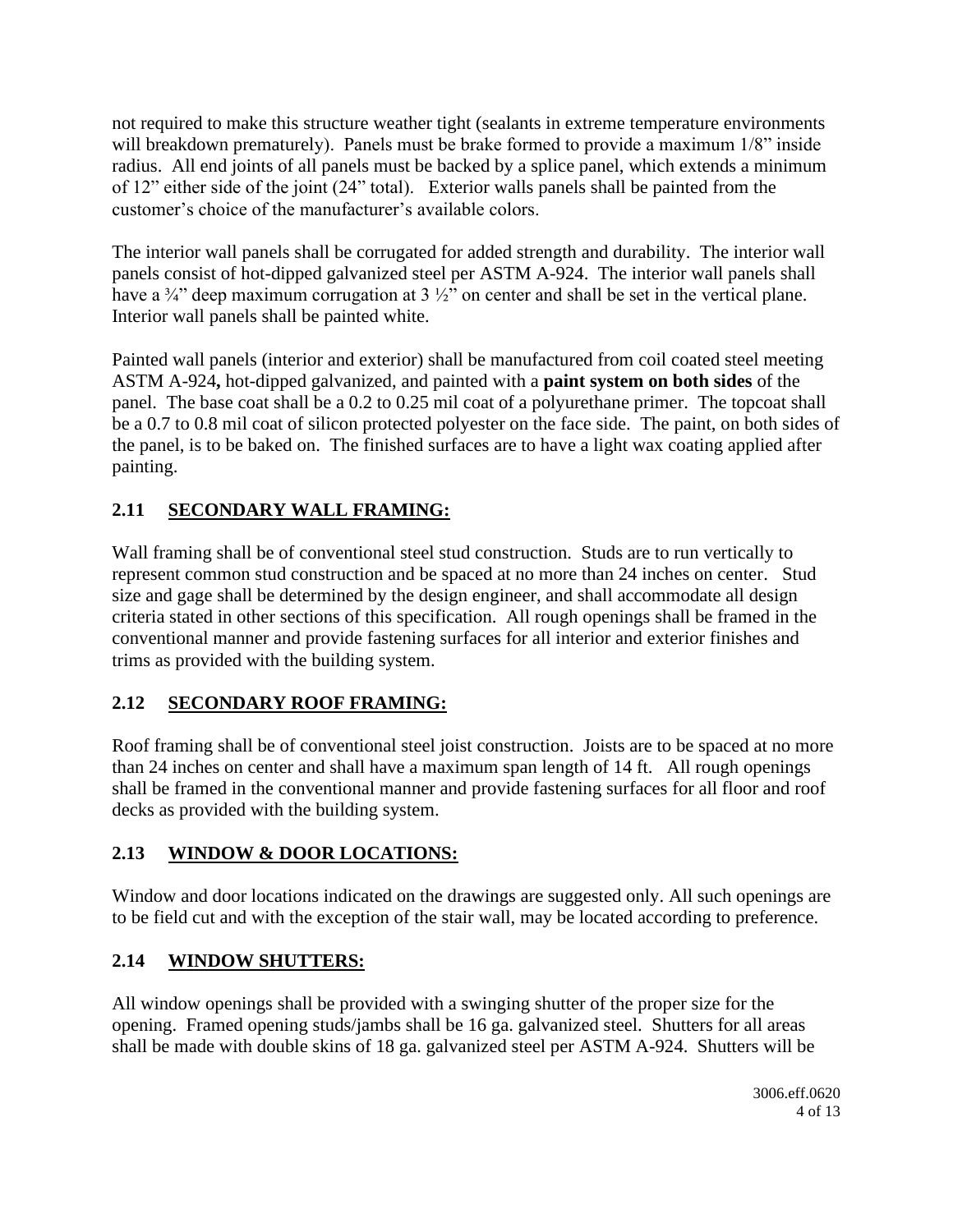provided as a 1-3/8" thick factory welded hollow metal assembly with a minimum of 3 vertical interior hat channel stiffeners and a 14 ga. hinge reinforcement. The hinges shall be ball-bearing swaged mortise mount, 4" x 4" x 5/32" thick stainless steel, commercial grade, and provided with the appropriate quantities per shutter (see paragraph below). A hollow metal welded assembly shall be used to prevent premature temperature warping that occurs on single panel/sheet shutters. Galvanized shutters are required to prevent premature rusting. All shutters shall be provided with a galvanized hold open and an operating lever latch with handles on both the inside and outside of the shutter. This latch shall have a padlocking handle and its case shall be 1/8" thick zinc plated steel with a black powder coated finish.

Shutters for all areas except the burn room shall have two heavy-duty hinges. Shutters for the burn room areas shall have three heavy-duty hinges**.** In addition, burn room shutters shall be protected with a 1" thick Westemp insulation panel mounted on the inside of the burn room.

## **2.15 DOORS:**

Doors for all areas except for burn areas shall be double skins of 18 ga. galvanized steel (total thickness), per ASTM A-924, and shall be an insulated hollow metal swing doors with 3 stainless steel ball-bearing hinges and full weather stripping. Framed opening studs/jambs shall be 16 ga. galvanized steel. This 1 ¼" thick door shall have a baked-on enamel finish and will include a lockset. Locksets shall meet ANSI A156.2 Series 4000 Grade 2 certifications and shall be keyed alike. Doors on 1<sup>st</sup> floor mounted at top of curb shall include a door sweep to allow for hose advancement even when door is closed to exterior of tower.

Doors for the burn areas shall be made with double skins of 18 ga. galvanized steel per ASTM A-924 with four heavy-duty hinges. The hinges shall be ball-bearing swaged mortise mount, 4" x 4" x 5/32" thick stainless steel, commercial grade. Doors will be provided as a 1-3/8" thick factory welded hollow metal assembly with a minimum of 3 vertical interior hat channel stiffeners and a 14 ga. hinge reinforcement. A hollow metal welded assembly shall be used to prevent premature temperature warping that occurs on single sheet doors. Galvanized doors are required to prevent premature rusting. Framed opening studs/jambs shall be 16 ga. galvanized steel. Doors shall be provided with a galvanized hold open, a 6 ½" door pull, an adjustable spring closure, and an operating lever latch. This operating lever latch shall have handles on both the inside and outside of the door, a padlocking handle, and its case shall be 1/8" thick zinc plated steel with a black powder coated finish. A door sweep is to be provided to allow hose advancement even when door is closed to exterior of burn room. In addition, burn room doors shall be protected with 1" thick Westemp insulation panels mounted on the inside of the burn room.

# **2.16 PARAPET WALLS:**

Parapet walls, if utilized, shall be designed to resist a load of 50 lb/ft and a concentrated point load of 200 lbs in any direction at the top. This wall shall incorporate a minimum of 12 ga. galvanized studs at one foot on center with 18 gage wall panels installed on both sides. The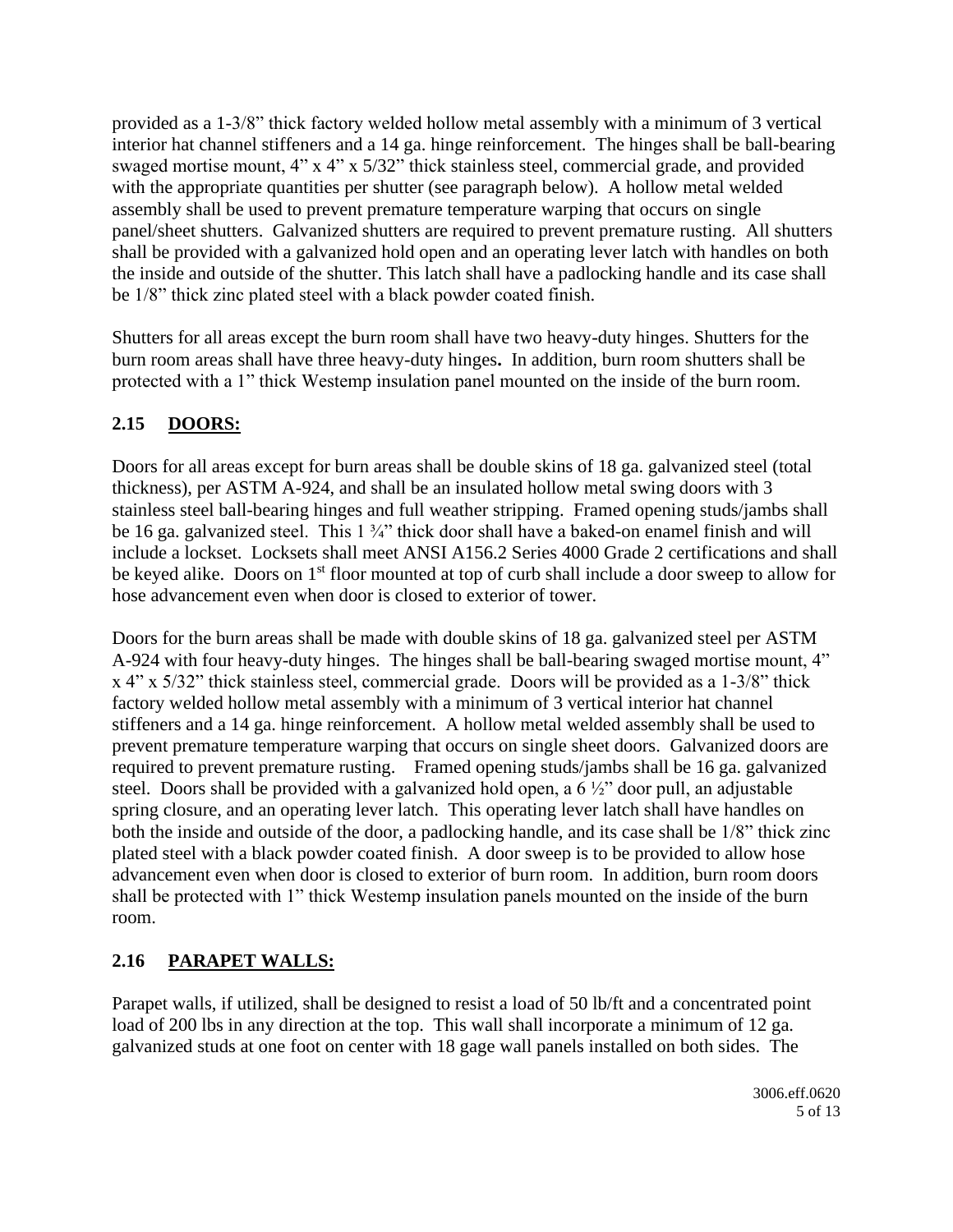parapet shall incorporate an integral draining system that provides for uniform drainage without the need for a concrete roof covering.

## **2.17 SECONDARY FLOOR SYSTEM:**

Interior decks shall be of six inch wide, unpainted 18 ga. **slip resistant galvannealed** steel per **ASTM A-924, A-60** with recessed fasteners and shall meet the stated design load. Panels must have nominal 5" flats with a maximum 1" wide by 1" deep recesses (maximum 1" recess is required to prevent potential injuries). Panels must be brake formed at 90 degrees and provide inside radiuses no greater than 1/8". All floor and roof decks shall be framed with light gage steel "C" joists spaced at no more than 24 inches on center and shall have a maximum span length of 14 ft. Joists size and gage shall be determined by the design engineer, and shall accommodate all design criteria stated in other sections of this specification. Concrete floor covering is not required in non-burn room areas due to the safe (no large recesses to twist ankles or injure knees) and user-friendly floor panels specified. Toe kicks shall be installed around the entire perimeter of each floor to prevent potential injuries due to exposed openings to floor below. Concrete floor covering can be specified for the entire floor system while still maintaining stated design live loads. All burn room areas shall have concrete floor covering as specified below. Concrete floor covering is by others.

If concrete floor covering is specified, the concrete shall be a minimum of  $1\frac{1}{2}$ " thick and shall be fiber reinforced. The concrete shall be pitched toward exterior walls and doors. Even with concrete covering, the steel floor panels, located below, shall alone be designed to carry all of the required loads and shall still be a minimum of 18 ga. thick galv. steel. Concrete is prone to damage in high temperature burn areas and in unheated structures due to freeze/thaw conditions, therefore concrete cannot be used to increase the design strength of the steel floor panels/decks in fire training structures.

## **2.18 STAIRS AND ACCESSORIES:**

**2.18.1** Stair widths shall be a minimum of 3'-0" wide. Stair rails shall include 36" high handrails and 42" high guardrails on both sides of the stairs. Handrail extensions are not to be utilized to prevent unnecessary hazards when training. Stringers shall be plate, treads and platforms are bar grate, and risers to be open. Bar grate treads (19W4 x 1" deep) are to be factory attached to the stringers and shall include a diamond plate nosing. Stairs shall be designed to resist a loading of 100 psf.

**2.18.2** Handrails and guardrails shall consist of schedule 40 - 1 1/4" i.d. (1.66" o.d.) round pipe and the openings between guardrails shall not exceed 12" (minimum of three horizontal rails required). Handrails and guardrails shall be designed to resist a linear load of 50 plf and a concentrated point load of 200 lbs. Guardrails on stairs shall be an all factory welded assembly. Guardrails at openings shall have a factory welded post assembly to allow for the attachment of horizontal rails and shall be a minimum of 42" high.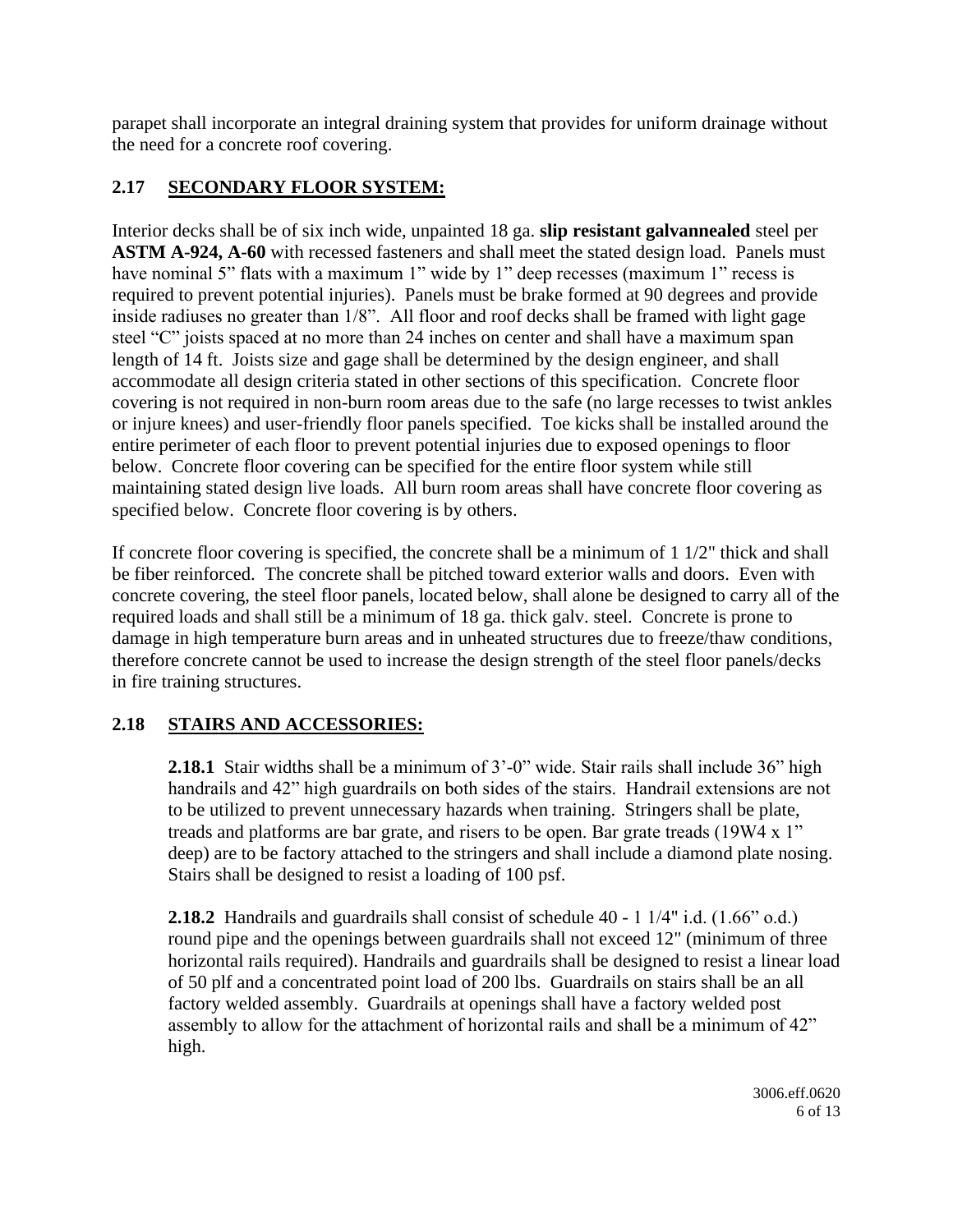**2.18.3** Stairs, stringers, handrails, guardrails, bar grating, ladders, and platform frames shall be hot-dipped galvanized per ASTM A-123. All welds, holes, cutting, and bending must be made prior to hot-dip galvanizing.

#### **2.19 WS-3/FIREFIGHTER FEATURES:**

#### **2.19.1 TOWER SECTION**

22'-0" x 16'-0" x 34'-5" 16 degree single pitched roof Wind Load 105 MPH, Exposure C, Risk Category I Roof live load 100 PSF Deck live load 100 PSF (including attic area) Interior stairs to the 3rd floor level Interior fixed ladder, 3rd floor to attic 3' x 4' window openings w/ steel shutters (see drawings for Qty.) 3' x 2'-6" window opening w/ steel shutter (see drawings for Qty.) 3' x 7' exterior steel door (see drawings for Qty.) 4' x 4' roof chop-out curb, 12 ga. galvanized (see drawings for Qty.)

## **2.19.2 BURN ROOM (ANNEX)**

14'-0" x 16'-0" x 9'-10" High  $\frac{1}{2}$ " in 12" single pitch roof Wind Load 105 MPH, Exposure C, Risk Category I Roof live load 100 PSF 3' x 4' window openings with steel shutters (see drawings for Qty.) 3' x 7' exterior metal door (see drawings for Qty.) 3' x 7' interior metal doors (see drawings for Qty.) Westec insulation system & temperature monitoring system.

#### **2.20 ADDITIONAL FEATURES TO BE INCLUDED:**

*Add features (from a custom design or from the options spec list) to be included in base bid here.*

#### **2.21 FEATURES TO BE BID AS SEPARATE OPTIONS:**

*Add features (from a custom design or from the options spec list) to be included as separate added cost options here.*

#### **2.22 STAINLESS STEEL BURN ROOM INSULATING SYSTEM:**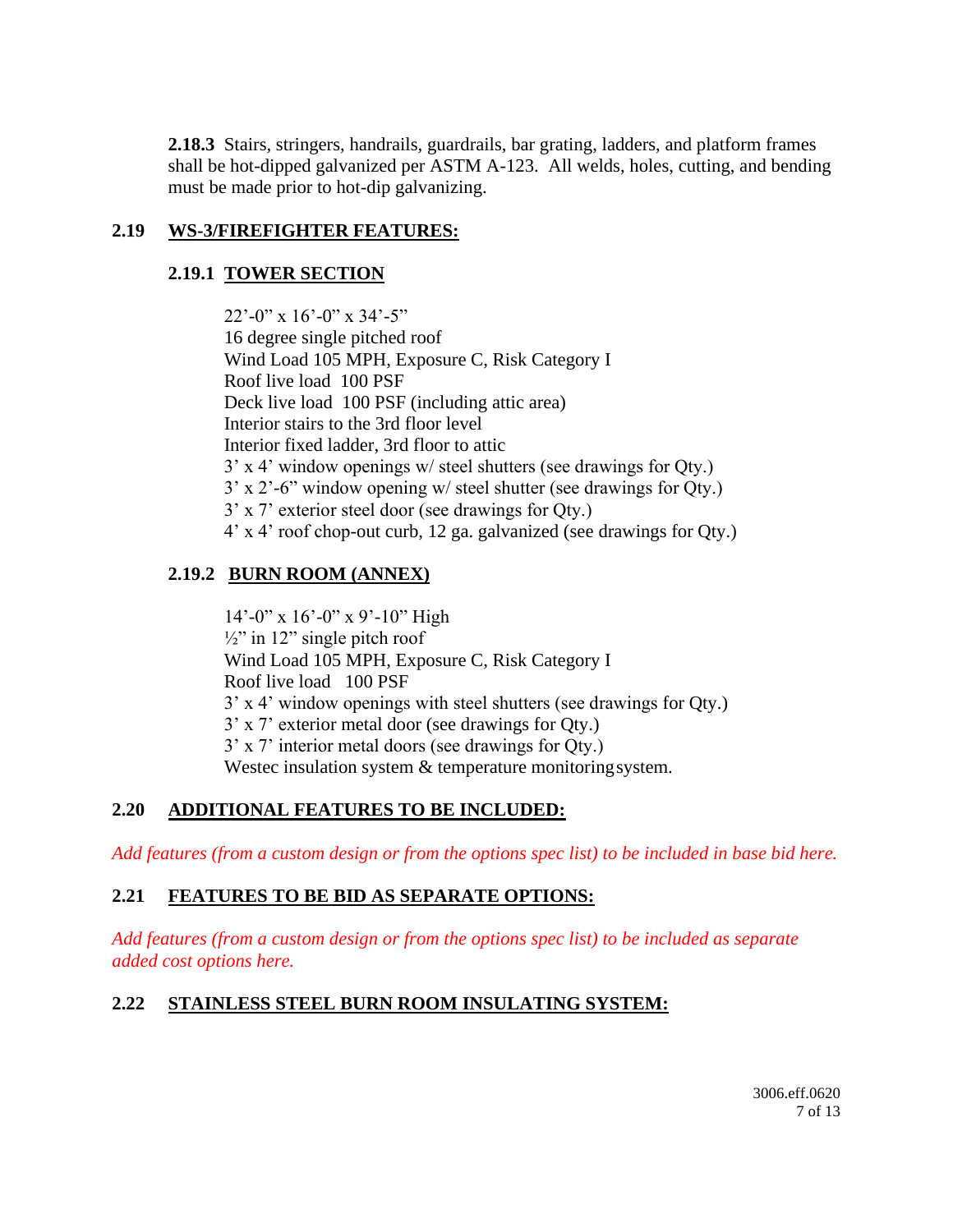Two-inch thick insulating blankets with a protective skin of stainless steel face panels are to be provided for the interior walls and ceiling for the burn areas (precut to length - field cut at door and window openings). The doors and window shutters shall be protected with a minimum of one-inch thick burn room insulating panels (precut to fit).

The insulating blankets shall be rated for 2300 degrees F. and shall be unaffected by the application of water. The insulation blankets shall not crack or break, shall be free from asbestos, and shall not produce toxic byproducts in the course of the intended use. The two-inch thick insulation blankets shall have a maximum K value of 0.74 at 1200 degrees F and 0.48 at 800 degrees F (please note – smaller K values denote better insulating values of the system).

The face panels shall have a  $\frac{3}{4}$ " maximum corrugation at 3  $\frac{1}{2}$ " on center to allow for lateral expansion when exposed to high temperatures. The base material, of the face panels, shall consist of type 304 stainless steel for corrosion protection and thermal performance at high temperatures. These panels shall attach to thermally protected channels with stainless steel screws. Stainless steel trims (type 304) shall protect all wall and door/shutter opening corners. All face screws exposed to fire shall be stainless steel and these screws shall not protrude through the backside of the insulating blanket (through screws are not permitted for maximum thermal protection).

The stainless steel face panels shall not be restrained from expanding at high temperatures, but rather the integral system shall be designed to accommodate the panel movements without creating any buckling or warping of the panels. All panels and trims shall be screw attached to allow for easy maintenance or inspection without disrupting the systems ability to move; welded panels are not allowed. Trims are to be designed to accommodate thermal expansion either through the use of slip connections or planned deformations.

Doors and window shutter insulation panels shall be pretreated water resistant, free from asbestos and shall not produce toxic byproducts in the course of the intended use. Insulation panels shall withstand a constant temperature of 1200 degrees F. and shall be unaffected by the application of water.

Temperature Summary

1. Maximum safe training temperature for life safety is 1200 degrees F (continuous)

2. Maximum service temperature for the insulation panels (doors and window shutters) is 1200 degrees F (continuous)

3. Maximum service temperature of the wall and ceiling insulating system is 1850 degrees F (continuous)

4. Maximum insulating blanket service temperature is 2300 degrees F (continuous)

# **2.23 INTEGRATED TEMPERATURE MONITORING SYSTEM:**

Three temperature sensing devices/thermocouples are to be provided for the interior of each burn room. The thermocouples shall be isolated and consist of fiberglass insulated wiring with sealed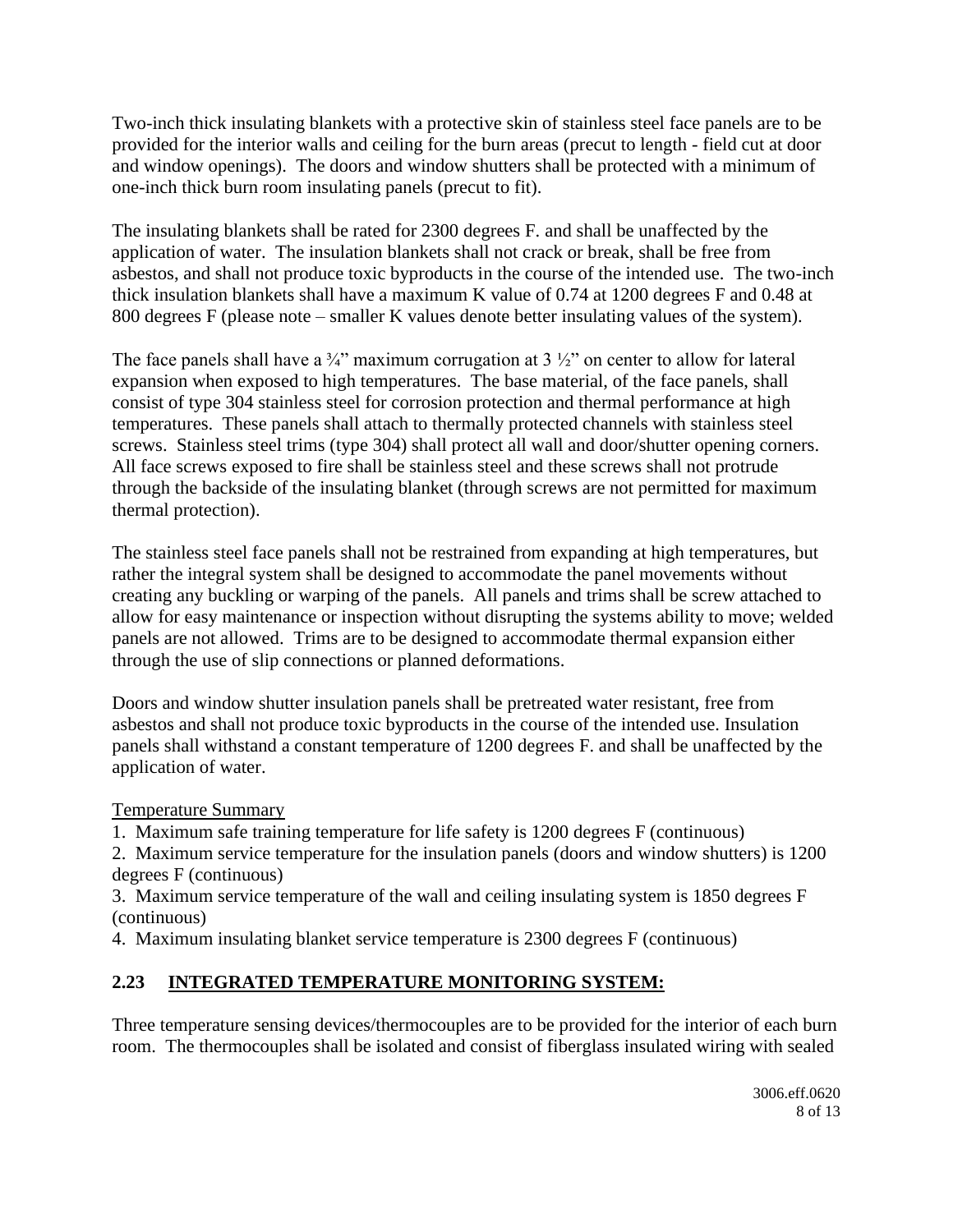stainless steel probes. The fiberglass insulated wires shall be further protected by a stainless steel overbraid for increased durability and protection. Ceiling thermocouples shall protrude into the area perpendicular to the ceiling while all stainless steel encased wall thermocouples shall only run parallel to the walls for safety concerns.

Temperature monitoring shall be sustained with a multiple input, LCD display pyrometer. The pyrometer shall be connected to thermocouples, which are located within the burn areas for temperature reading, and mounted in a lockable NEMA 3R weatherproof box. This pyrometer shall display all attached thermocouple temperatures simultaneously, continually display the maximum peak temperature, have touch sensitive buttons, include a backlight, and have an onscreen programming menu. The pyrometer shall have an internal audio alarm and the ability to connect external devices (i.e., external audio/ visual alarms or texting alarms). Temperature limits shall be user programmable to enable alarms. The pyrometer shall also be capable of data logging which shall include: 90 hour training memory with time and date stamp, onscreen viewing of data, download capabilities of data via infrared interfacing to handheld module. This handheld data acquisition module's data can then be brought to an offsite Windows based computer for download via the SD/SDHC data storage card provided. A visual basic program shall be provided that allows for the user's custom input and also automatically converts the temperature data to both an electronic datasheet and a graph via the user's own Microsoft Excel software.

The pyrometer shall also include Bluetooth connectivity direct to a customer provided Android phone or iPhone device (Bluetooth range is approximately 270 feet without obstructions). Via a supplied app, the device shall display the pyrometer's real time temperatures for up to 9 thermocouples, maximum temperature reached, battery life, current time, if logging is enabled, visual and audio alarms, and if the memory is full. The display will also notify the user, if you are disconnected from the pyrometer. This unique application allows the training and safety officers to be away from the area where the pyrometer is installed, while still being able to monitor the temperatures within the burn rooms, and ensure that the operation of the burn room is conducted within a safe and controlled environment.

# **2.24 DESIGN, DRAWINGS & DATA:**

The supplier shall be responsible for providing the design exclusive of the foundation. Shall submit, as requested, structural calculations for review. Will, within 15 working days after the receipt of order, submit 2 sets of drawings detailing anchor bolt loadings and locations as well as general plans and elevations. Will submit 2 sets of assembly (steel erection) drawings and 2 sets of assembly manuals concurrent with the shipment of materials. Building parts shall each be identified by individual part numbers clearly written on or attached to the part. Part numbers shall coincide with the drawings.

## **2.25 DELIVERY, INSPECTION & STORAGE:**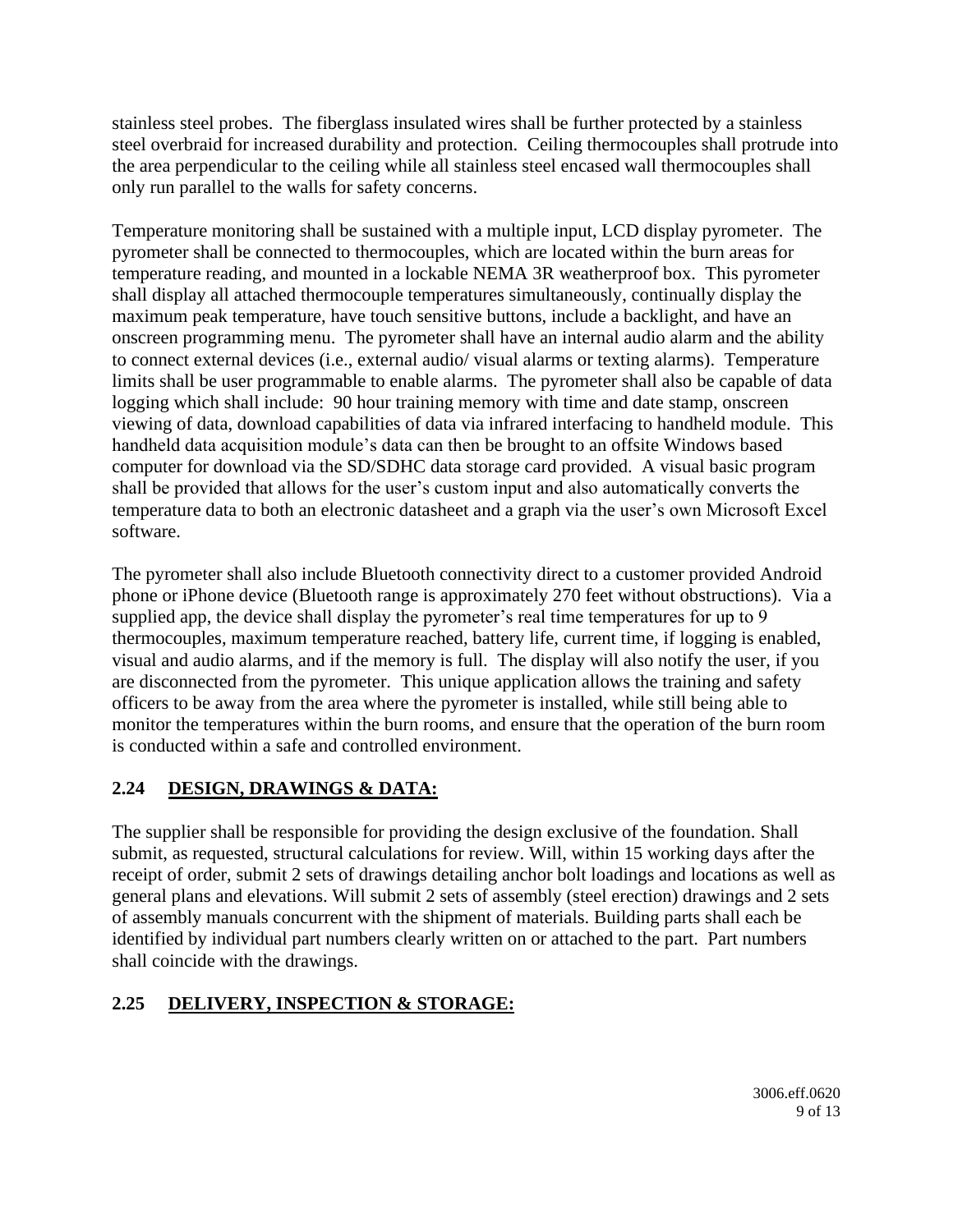All components and accessories shall arrive via flatbed trailer. Materials for the burn room may arrive separately via common carrier. Inventory of delivered materials must be taken during delivery or shortly thereafter. Damage to, or shortages noted during delivery must be noted on the freight bill and reported at once to the manufacturer. All claims for damages or shortages must be reported within 48 hours of delivery Security and materials protection in storage is the responsibility of the receiving party. Materials packaged in small cartons must be stored in a secured area to prevent theft and/or damage by the elements. Materials stored outside must be stacked on pallets and covered with suitable waterproof coverings (not plastic).

## **2.26 WARRANTY:**

#### **2.26.1 General Warranty**

The tower supplier shall certify that the training tower and its components have been designed to meet the contract specifications. The tower supplier shall warrant the materials and components to be free of fabricating defects for a period of **one year** from the date of shipment. This warranty is limited to the replacement of defective parts, or at the tower supplier's option, authorization may be given to the PURCHASER to charge back to the supplier an agreed upon amount for extra fieldwork. The supplier will not ship replacement parts nor authorize extra work to any party other than the ORIGINAL PURCHASER. Any pre-engineered structure will require the erector to furnish a certain amount of field fabrication and / or modifications as stated in the manufacturer's handbook. Sections of work requiring field cutting or drilling are indicated on the drawings or in the assembly manual. Other field modifications may be necessitated by site conditions beyond the manufacturer's control. The foregoing are not subject to warranty.

#### **2.26.2 Burn Room Insulation Warranty**

The burn room wall and ceiling insulation system shall be covered by a **15 year** limited warranty that provides coverage against a break in the thermal barrier caused by cracking, breaking, and spalling. This warranty is to apply to products under normal use and recommended service temperatures - but shall also include damage that has been caused by thermal expansion, thermal contraction, impact load, and thermal shock. This warranty is to be limited to component replacement or repair of defective components at the manufacturer's option. The replacement cost of the materials shall not be prorated over the warranty period itself (i.e., the supplier shall bear 100% of the material replacement cost for the duration of the warranty).

#### **2.26.3 Paint Warranty**

The paint system shall provide a 30/25 year limited warranty on paint finish, which includes chalking and breakdown of film integrity.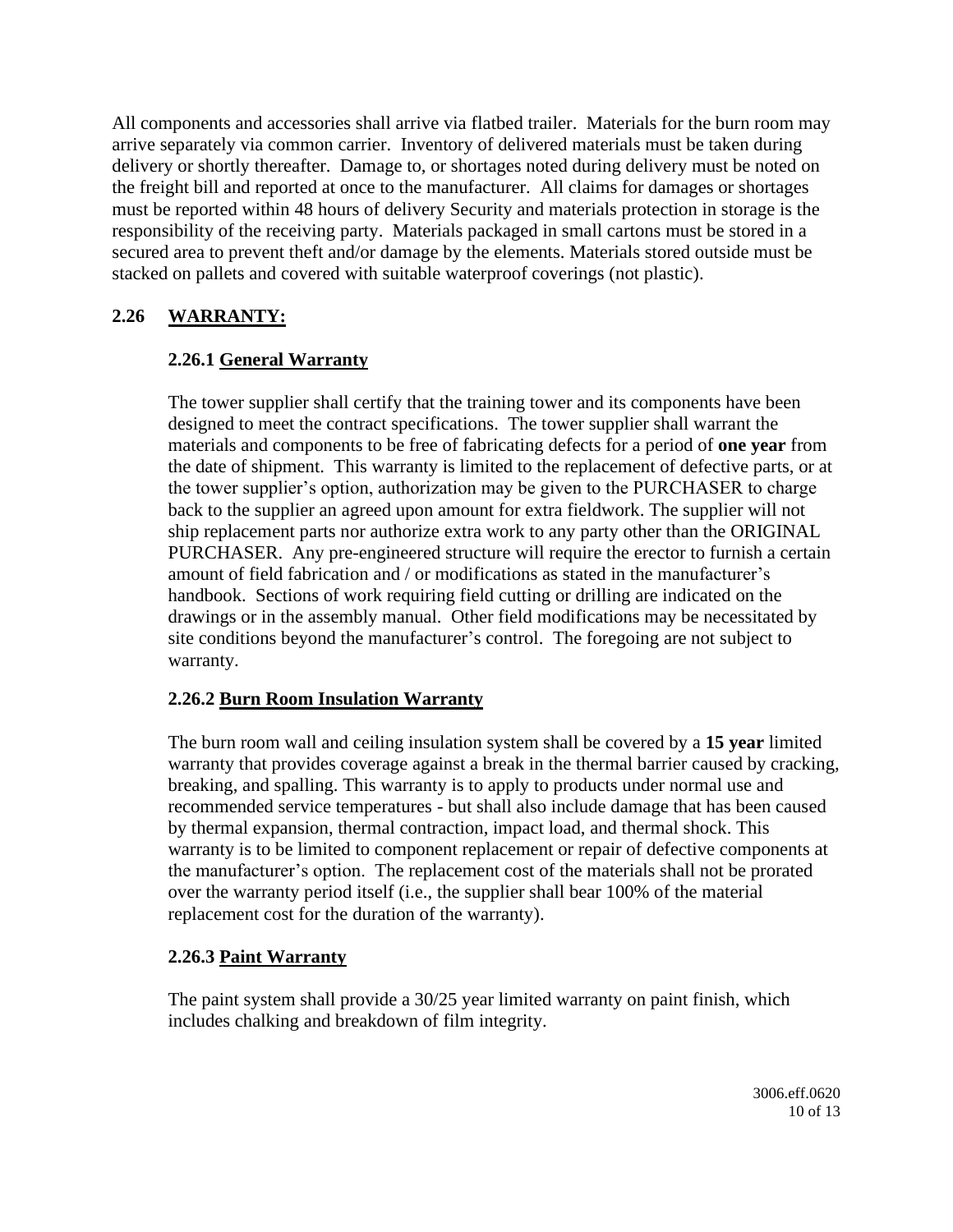#### **2.26.4 Structure Warranty**

A 5-year limited warranty shall be provided on the structure itself.

#### **2.27 SUBMITTALS:**

- **2.27.1 GENERAL:** Submit the following in accordance with the Conditions of the Contract and Division 1 Specification Sections:
	- **2.27.1.1 PRODUCT DATA**, floor plans, elevations, catalog, general specifications, locations of similar projects completed.
	- **2.27.1.2 SAMPLES** of the manufacturer's standard color charts covering both the siding colors and the door and window trim colors shall be furnished to the owner.

#### **2.27.2 QUALITY ASSURANCE:**

#### **2.27.2.1 MANUFACTURER QUALIFICATIONS:**

The manufacturer shall have a minimum of 10 years successful experience in designing and manufacturing Fire Training Towers of similar size and scope as project requires.

#### **2.27.2.2 ENGINEERING PROFESSIONAL QUALIFICATIONS:**

The engineering professional who designs the structure for the project must be registered in the State of the fire training tower's location and have successfully designed a minimum of 10 fire training towers. Upon request, the engineering professional shall submit an Engineering Qualifications Form stating his licensing number in the state of licensure, as well as listing a minimum of 10 fire training towers that he has designed and stamped.

#### *Remove if erection not included in this bid*.

**2.27.2.3 ERECTOR QUALIFICATIONS:** The erector shall provide evidence of successfully completing two Fire/Tactical Training Towers of similar size and scope or shall provide evidence of a fire/tactical tower erection consultation with Fire Facilities Inc. as project requires.

#### **2.28 SUPPLIERS/SYSTEMS:**

**2.28.1 Acceptable Suppliers/Systems:** Fire Facilities, Inc.® , 314 Wilburn Road, Sun Prairie, WI, 53590, Phone: 800/929-3726 or 608/327-4100, Fax: 866/639-7012 or 608/834-1843, E-mail: [info@firefacilities.com,](mailto:info@firefacilities.com) Website: [www.firefacilities.com](http://www.firefacilities.com/)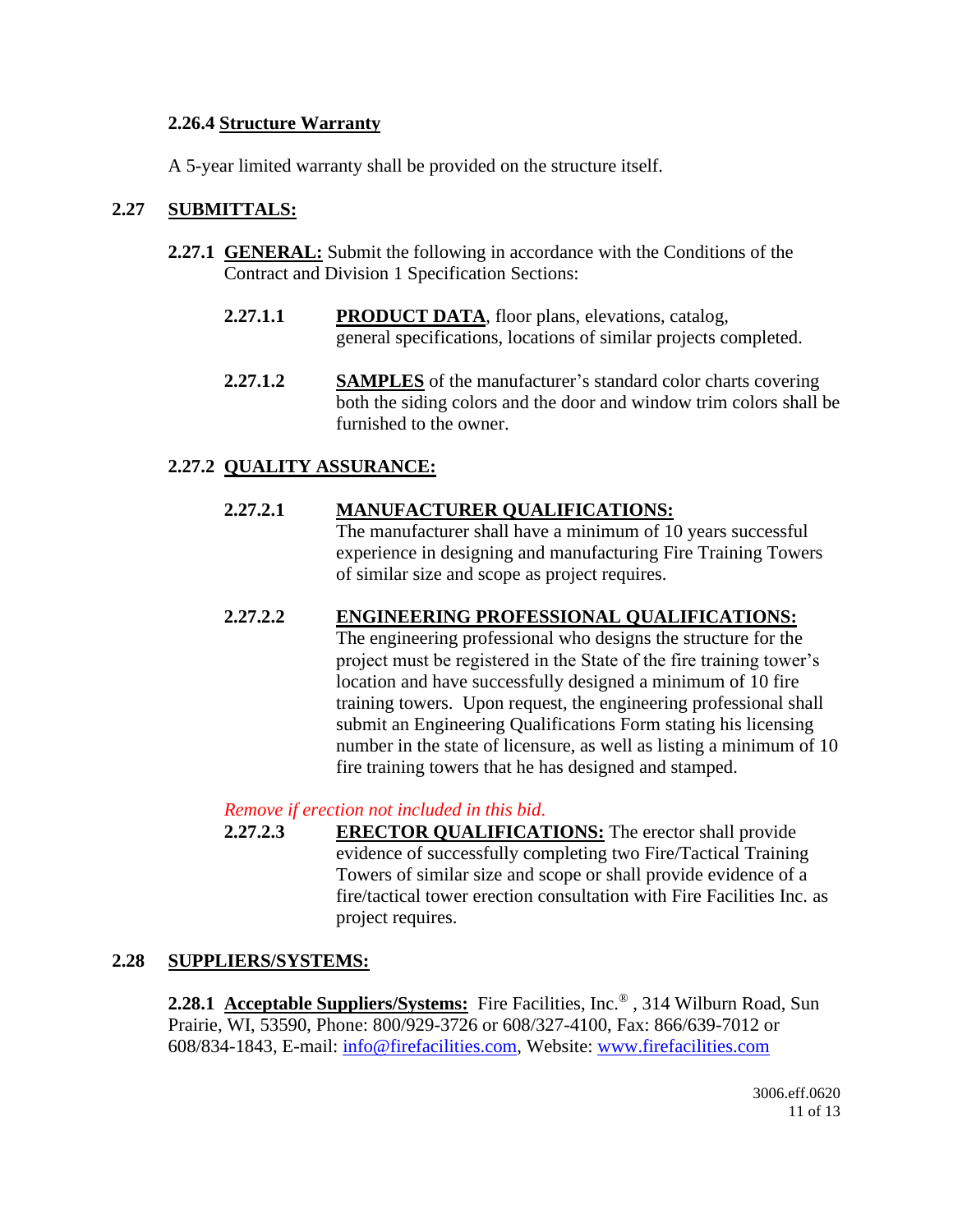**2.28.2 Alternate Suppliers/Systems:** Any systems/materials not explicitly meeting the specifications stated herein, shall be pre-approved fourteen days prior to the bid due date. For all systems/materials in question, the supplier/contractor shall provide samples, written specifications, burn room insulation thermal performance values, warranties, full set of drawings, and MSDS. An itemized list must be provided that specifically references each item that deviates from this specification. In any case, all performance and warranty criteria stated herein must be met without exception.

**PART 3-EXECUTION** *Remove if erection not included in this bid*.

## **3.1 GENERAL**

Comply with the manufacturers recommendations for preparation and storage of the tower components.

## **3.2 EXAMINATION**

Verify that concrete work has cured a minimum of 14 days. Verify that anchor bolts are at the proper spacing and protrude the proper amount above the concrete. Report any variances to the owner's representative prior to proceeding with erection.

## **3.3 ERECTION**

Follow the details supplied by the manufacturer. Report any discrepancies to the manufacturer prior to proceeding.

## **3.4 FIELD QUALITY CONTROL**

## **3.4.1 DEFECTIVE WORK**

Materials, components and assemblies not complying with the manufacturer's installation recommendations shall be repaired or replaced, at the option of the manufacturer.

## **3.4.2 INSPECTION**

Verify that all bolted connections are tight, self-drilling screws with integral washers are seated snugly without washer distortion and rivets have not pulled through the attached materials. Replace improperly set or damaged fasteners.

Inspect all panels, trims and accessories for proper installation and fit. Replace any item which is damaged, warped or distorted. Insure that all field mitered corners fit tightly and smoothly.